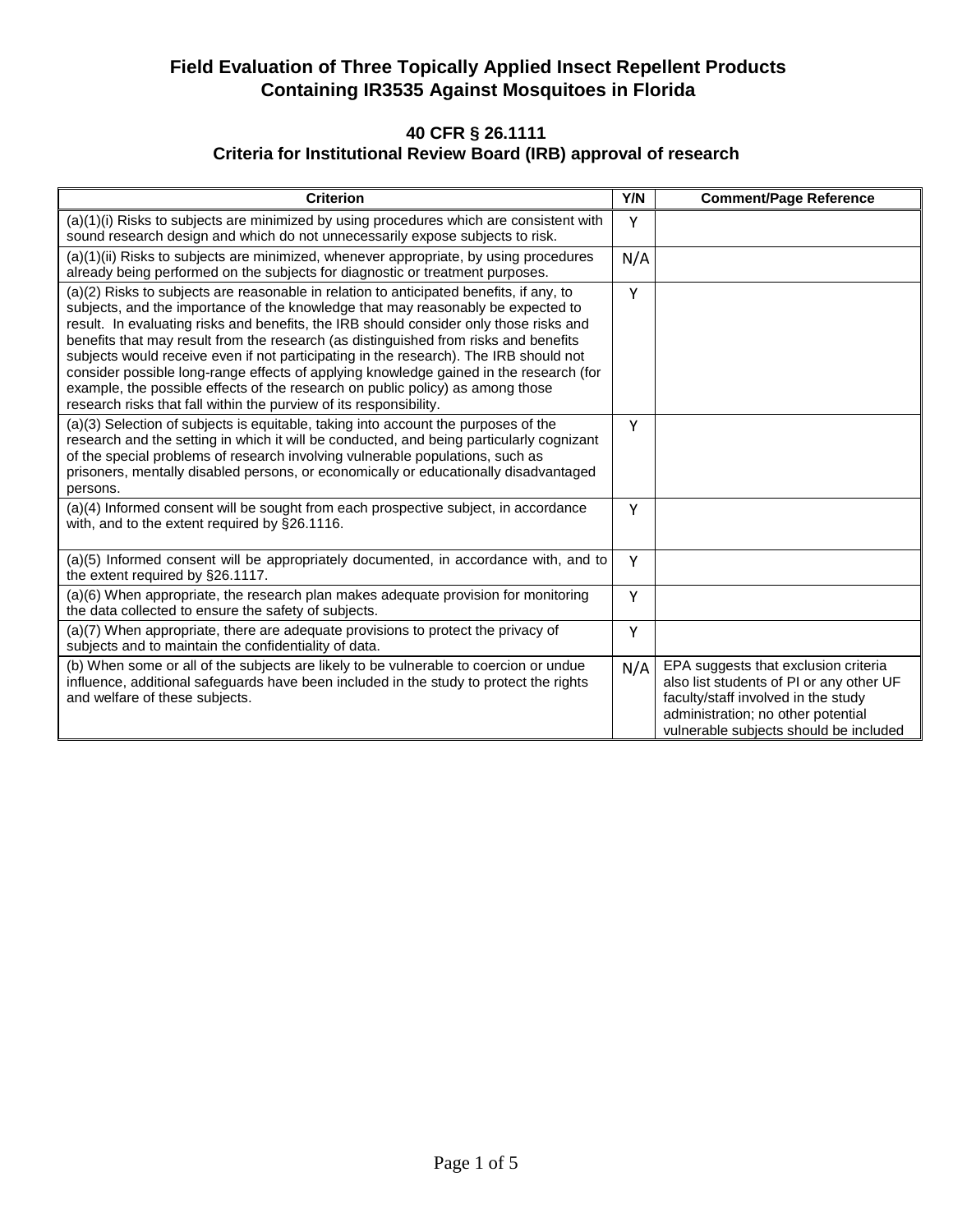### **40 CFR §26.1116**

# **General requirements for informed consent of human subjects**

| <b>Criterion</b>                                                                                                                                                                                                                                                    |                                                                                                                                                                                                                                                                                                                                                 | Y/N            | <b>Comment/Page Reference</b>                                                                                                         |
|---------------------------------------------------------------------------------------------------------------------------------------------------------------------------------------------------------------------------------------------------------------------|-------------------------------------------------------------------------------------------------------------------------------------------------------------------------------------------------------------------------------------------------------------------------------------------------------------------------------------------------|----------------|---------------------------------------------------------------------------------------------------------------------------------------|
|                                                                                                                                                                                                                                                                     | No investigator may involve a human being as a subject in research covered by this<br>subpart unless the investigator has obtained the legally effective informed consent of<br>the subject or the subject's legally authorized representative                                                                                                  | Υ              |                                                                                                                                       |
| An investigator shall seek such consent only under circumstances that provide the<br>prospective subject or the representative sufficient opportunity to consider whether or<br>not to participate and that minimize the possibility of coercion or undue influence |                                                                                                                                                                                                                                                                                                                                                 | Y              |                                                                                                                                       |
|                                                                                                                                                                                                                                                                     | The information that is given to the subject or the representative shall be in language<br>understandable to the subject or the representative                                                                                                                                                                                                  | Υ              |                                                                                                                                       |
|                                                                                                                                                                                                                                                                     | No informed consent, whether oral or written, may include any exculpatory language<br>through which the subject or the representative is made to waive or appear to waive any<br>of the subject's legal rights, or releases or appears to release the investigator, the<br>sponsor, the institution or its agents from liability for negligence | Y              |                                                                                                                                       |
|                                                                                                                                                                                                                                                                     | (1) A statement that the study involves research, an explanation of the<br>purposes of the research and the expected duration of the subject's<br>participation, a description of the procedures to be followed, and<br>identification of any procedures which are experimental                                                                 | Υ              |                                                                                                                                       |
|                                                                                                                                                                                                                                                                     | (2) A description of any reasonably foreseeable risks or discomforts to the<br>subject                                                                                                                                                                                                                                                          | Υ              |                                                                                                                                       |
|                                                                                                                                                                                                                                                                     | (3) A description of any benefits to the subject or to others which may<br>reasonably be expected from the research                                                                                                                                                                                                                             | Υ              |                                                                                                                                       |
|                                                                                                                                                                                                                                                                     | (4) A disclosure of appropriate alternative procedures or courses of<br>treatment, if any, that might be advantageous to the subject                                                                                                                                                                                                            | N/A            | No alternative procedures; alternative is<br>not to participate                                                                       |
|                                                                                                                                                                                                                                                                     | (5) A statement describing the extent, if any, to which confidentiality of<br>records identifying the subject will be maintained                                                                                                                                                                                                                | Y              |                                                                                                                                       |
| (a) In seeking informed consent, the following information<br>shall be provided to each subject:                                                                                                                                                                    | (6) For research involving more than minimal risk, an explanation as to<br>whether any compensation and an explanation as to whether any<br>medical treatments are available if injury occurs and, if so, what they<br>consist of, or where further information may be obtained                                                                 | Y              |                                                                                                                                       |
|                                                                                                                                                                                                                                                                     | (7) An explanation of whom to contact for answers to pertinent questions<br>about the research and research subjects' rights, and whom to contact in<br>the event of a research-related injury to the subject                                                                                                                                   | Υ              |                                                                                                                                       |
|                                                                                                                                                                                                                                                                     | (8) A statement that participation is voluntary, refusal to participate will<br>involve no penalty or loss of benefits to which the subject is otherwise<br>entitled, and the subject may discontinue participation at any time<br>without penalty or loss of benefits to which the subject is otherwise<br>entitled                            | Y              |                                                                                                                                       |
| of the<br>shall<br>following elements of information<br>(b) When appropriate, one more<br>also be provided to each subject                                                                                                                                          | (1) A statement that the particular treatment or procedure may involve<br>risks to the subject (or to the embryo or fetus, if the subject may become<br>pregnant) which are currently unforeseeable                                                                                                                                             | Y              |                                                                                                                                       |
|                                                                                                                                                                                                                                                                     | (2) Anticipated circumstances under which the subject's participation<br>may be terminated by the investigator without regard to the subject's<br>consent                                                                                                                                                                                       | Υ              |                                                                                                                                       |
|                                                                                                                                                                                                                                                                     | (3) Any additional costs to the subject that may result from participation<br>in the research                                                                                                                                                                                                                                                   | N/A            | No anticipated costs to the subject                                                                                                   |
|                                                                                                                                                                                                                                                                     | (4) The consequences of a subject's decision to withdraw from the<br>research and procedures for orderly termination of participation by the<br>subject                                                                                                                                                                                         | Υ              | EPA recommends adding additional<br>information to protocol and consent<br>form about how withdrawal during field<br>trial will occur |
|                                                                                                                                                                                                                                                                     | (5) A statement that significant new findings developed during the course<br>of the research which may relate to the subject's willingness to continue<br>participation will be provided to the subject                                                                                                                                         | Y              |                                                                                                                                       |
|                                                                                                                                                                                                                                                                     | (6) The approximate number of subjects involved in the study                                                                                                                                                                                                                                                                                    | $\overline{Y}$ |                                                                                                                                       |
| pesticidal function.                                                                                                                                                                                                                                                | (e) If the research involves intentional exposure of subjects to a pesticide, the subjects<br>of the research must be informed of the identity of the pesticide and the nature of its                                                                                                                                                           | Y              |                                                                                                                                       |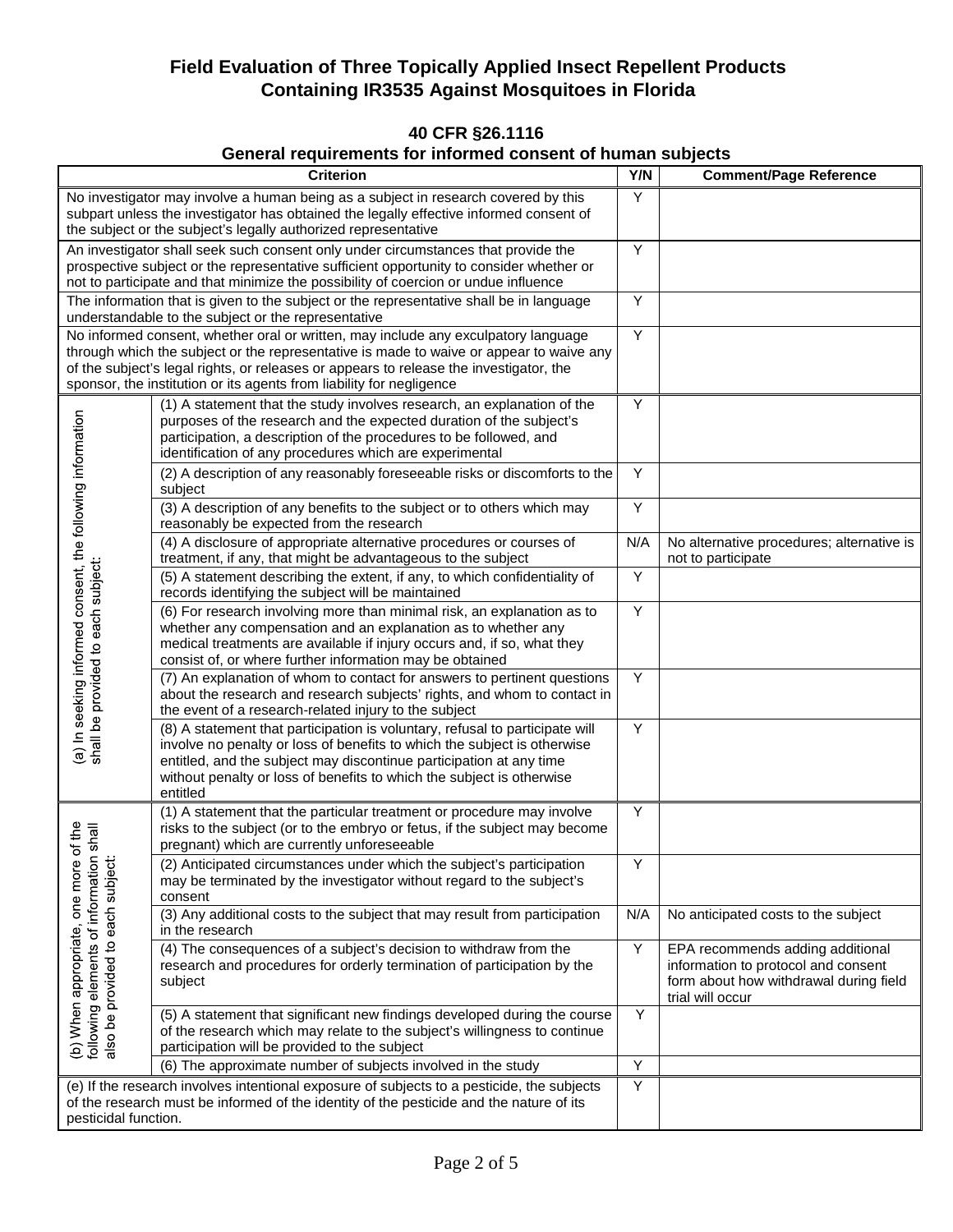#### **40 CFR §26.1117 Documentation of informed consent**

| <b>Criterion</b>                                                                                                                                                                                                                                                                                                                                                                                                                                                                                                                                                                                                                                                                                                                                                                                                               | Y/N | <b>Comment/Page Reference</b>                                         |
|--------------------------------------------------------------------------------------------------------------------------------------------------------------------------------------------------------------------------------------------------------------------------------------------------------------------------------------------------------------------------------------------------------------------------------------------------------------------------------------------------------------------------------------------------------------------------------------------------------------------------------------------------------------------------------------------------------------------------------------------------------------------------------------------------------------------------------|-----|-----------------------------------------------------------------------|
| (a) Informed consent shall be documented by the use of a written consent form<br>approved by the IRB and signed by the subject or the subject's legally authorized<br>representative. A copy shall be given to the person signing the form.                                                                                                                                                                                                                                                                                                                                                                                                                                                                                                                                                                                    | Y   |                                                                       |
| (b)(1) The consent form may be a written consent document that embodies the<br>elements of informed consent required by 40 CFR §26.1116. This form may be<br>read to the subject or the subject's legally authorized representative, but in any<br>event, the investigator shall give either the subject or the representative adequate<br>opportunity to read it before it is signed; or                                                                                                                                                                                                                                                                                                                                                                                                                                      | Y   | Separate file "IRB approved protocol &<br>informed consent materials" |
| (b)(2) The consent form may be a short form written consent document stating that<br>the elements of informed consent required by 40 CFR §26.1116 have been<br>presented orally to the subject or the subject's legally authorized representative.<br>When this method is used, there shall be a witness to the oral presentation. Also, the<br>IRB shall approve a written summary of what is to be said to the subject or the<br>representative. Only the short form itself is to be signed by the subject or the<br>representative. However, the witness shall sign both the short form and a copy of the<br>summary, and the person actually obtaining consent shall sign a copy of the<br>summary. A copy of the summary shall be given to the subject or the representative,<br>in addition to a copy of the short form. |     |                                                                       |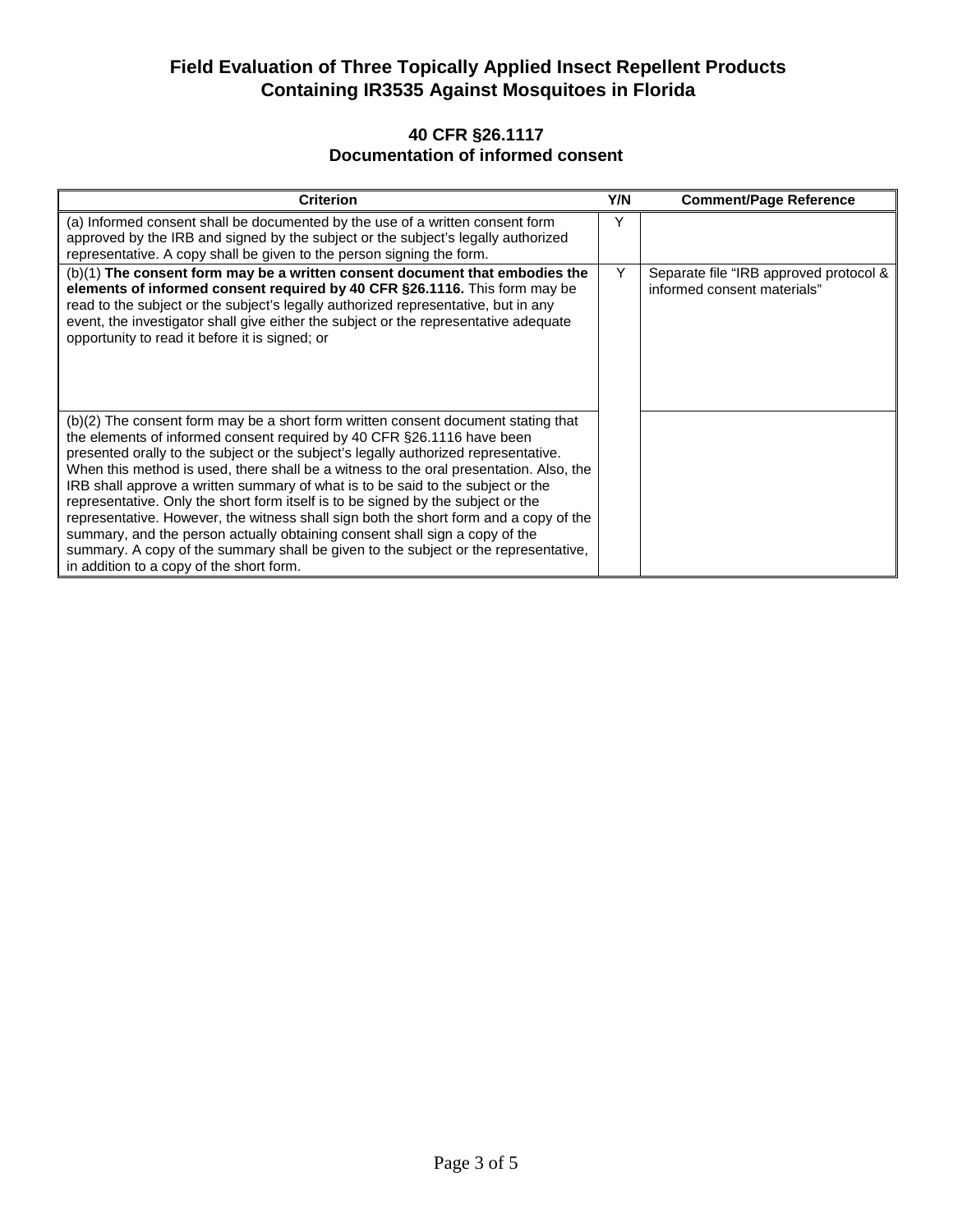#### **40 CFR §26.1125 Submission of proposed human research for EPA review**

Any person or institution who intends to conduct or sponsor human research covered by §26.1101(a) shall, **after receiving approval from all appropriate IRBs,** submit to EPA prior to initiating such research **all information relevant to the proposed research specified by 40 CFR §26.1115(a), and the following additional information, to the extent not already included:**

| Requirement                                                       |                                                                                                                                                                                     | Y/N                                                                                                                                                                                                                                                                                                                                                                              | <b>Comments/Page Refs</b> |                                                                                                                         |
|-------------------------------------------------------------------|-------------------------------------------------------------------------------------------------------------------------------------------------------------------------------------|----------------------------------------------------------------------------------------------------------------------------------------------------------------------------------------------------------------------------------------------------------------------------------------------------------------------------------------------------------------------------------|---------------------------|-------------------------------------------------------------------------------------------------------------------------|
| The following Information, to the<br>Extent not already included: | S1125(a)<br>discussion of:<br>$\sigma$                                                                                                                                              | (1) The potential risks to human subjects                                                                                                                                                                                                                                                                                                                                        | Y                         | Section 3.2, to be revised in response<br>to EPA's comments                                                             |
|                                                                   |                                                                                                                                                                                     | (2) The measures proposed to minimize risks to the human<br>subjects;                                                                                                                                                                                                                                                                                                            | Y                         | Section 3.2, to be revised in response<br>to EPA's comments                                                             |
|                                                                   |                                                                                                                                                                                     | (3) The nature and magnitude of all expected benefits of such<br>research, and to whom they would accrue                                                                                                                                                                                                                                                                         | Y                         | Section 3.2, to be revised in response<br>to EPA's comments;                                                            |
|                                                                   |                                                                                                                                                                                     | (4) Alternative means of obtaining information comparable to what<br>would be collected through the proposed research; and                                                                                                                                                                                                                                                       | Y                         | Section 3.3, to be revised in response<br>to EPA's comments                                                             |
|                                                                   |                                                                                                                                                                                     | (5) The balance of risks and benefits of the proposed research.                                                                                                                                                                                                                                                                                                                  | Υ                         |                                                                                                                         |
|                                                                   |                                                                                                                                                                                     | §1125(b): All information for subjects and written informed consent<br>agreements as originally provided to the IRB, and as approved by the IRB.                                                                                                                                                                                                                                 | Υ                         | Separate files "IRB approved protocol<br>& ICF"<br>"Original IRB submission - protocol<br>and ICF"                      |
|                                                                   | §1125(c): Information about how subjects will be recruited, including any<br>advertisements proposed to be used.                                                                    |                                                                                                                                                                                                                                                                                                                                                                                  | Υ                         | Sections 4.1 and 8.3.1, to be revised<br>in response to EPA's comments<br>Separate file "Advertisement EPA<br>comments" |
|                                                                   | §1125(d): A description of the circumstances and methods proposed for<br>presenting information to potential human subjects for the purpose of<br>obtaining their informed consent. |                                                                                                                                                                                                                                                                                                                                                                                  | Y                         | Section 8.3.2, to be revised in<br>response to EPA's comments                                                           |
|                                                                   | sponsors.                                                                                                                                                                           | §1125(e): All correspondence between the IRB and the investigators or                                                                                                                                                                                                                                                                                                            | Y                         | Separate file "IRB correspondence"                                                                                      |
|                                                                   |                                                                                                                                                                                     | §1125(f): Official notification to the sponsor or investigator. that research<br>involving human subjects has been reviewed and approved by an IRB.                                                                                                                                                                                                                              | Y                         | Separate file "IRB approval"                                                                                            |
|                                                                   | (1) Copies of<br>$\bullet$<br>$\bullet$<br>$\bullet$                                                                                                                                | all research proposals reviewed by the IRB,<br>scientific evaluations, if any, that accompanied the proposals<br>reviewed by the IRB,<br>approved sample consent documents,<br>progress reports submitted by investigators, and reports of injuries<br>to subjects.                                                                                                              | Y                         | Separate files "IRB approved protocol<br>& ICF"<br>"Original IRB submission - protocol<br>and ICF"                      |
|                                                                   | $\bullet$<br>$\bullet$<br>$\bullet$<br>$\bullet$                                                                                                                                    | (2) Minutes of IRB meetings in sufficient detail to show<br>attendance at the meetings;<br>actions taken by the IRB;<br>the vote on these actions including the number of members voting<br>for, against, and abstaining;<br>the basis for requiring changes in or disapproving research;<br>a written summary of the discussion of controverted issues and<br>their resolution. | Υ                         | Separate file "IRB minutes"                                                                                             |
|                                                                   |                                                                                                                                                                                     | (3) Records of continuing review activities.                                                                                                                                                                                                                                                                                                                                     | N/A                       |                                                                                                                         |
|                                                                   |                                                                                                                                                                                     | (4) Copies of all correspondence between the IRB and the investigators.                                                                                                                                                                                                                                                                                                          | Y                         | Separate file "IRB correspondence"                                                                                      |